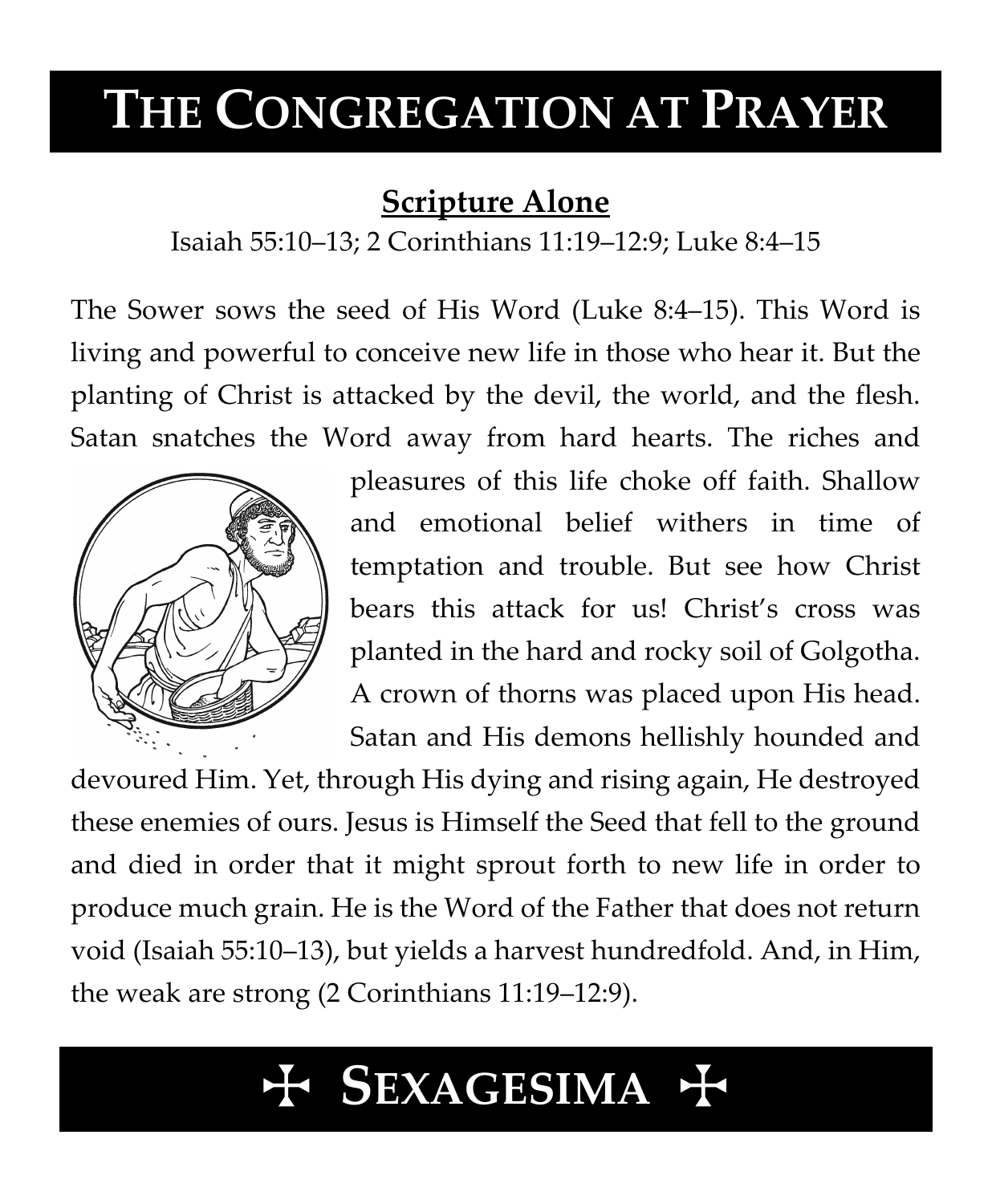#### **INVOCATION** (*make the sign of the holy cross and say*)

In the Name of the Father and of the  $\pm$  Son and of the Holy Spirit.

## **THE APOSTLES CREED**

I believe in God the Father Almighty, Maker of Heaven and earth. And in Jesus Christ, His only Son, our Lord, who was conceived by the Holy Spirit, born of the Virgin Mary, suffered under Pontius Pilate, was crucified, died, and was buried. He descended into hell. The third day He rose again from the dead. He ascended into Heaven and is seated at the right hand of God the Father Almighty. From thence He will come to judge the living and the dead. I believe in the Holy Spirit, the Holy Christian Church, the communion of saints, the forgiveness of sins, the resurrection of the body, and the  $\pm$  life everlasting.

**PSALMODY** *(sing or read out loud each day)*

Psalm 84

# **LEARN BY HEART LUTHER'S SMALL CATECHISM**: The Creed

*The First Article—Creation*

**I believe in God, the Father Almighty, Maker of Heaven and earth.**

*What does this mean? (part 2)*

**He defends me against all danger and guards and protects me from all evil. All this He does only out of fatherly, divine goodness and mercy, without any merit or worthiness in me. For all this it is my duty to thank and praise, serve and obey Him. This is most certainly true.**

| Sunday:    | Psalm 85 | Exodus 30-31          | Nehemiah 11:1-12:26 | 1 Corinthians 3 |
|------------|----------|-----------------------|---------------------|-----------------|
| Monday:    | Psalm 86 | Exodus 32             | Nehemiah 12:27-47   | 1 Corinthians 4 |
| Tuesday:   | Psalm 87 | Exodus 33             | Nehemiah 13         | 1 Corinthians 5 |
| Wednesday: | Psalm 88 | Exodus 34             | Esther 1            | 1 Corinthians 6 |
| Thursday:  | Psalm 89 | Exodus 35:1-29        | Esther 2            | 1 Corinthians 7 |
| Friday:    | Psalm 90 | Exodus 35:30-36:38    | Esther 3            | 1 Corinthians 8 |
| Saturday:  | Psalm 91 | Exodus 37<br>Esther 4 |                     | 1 Corinthians 9 |

# **DAILY READINGS**

**HYMN OF THE WEEK** *Preach You the Word LSB 586*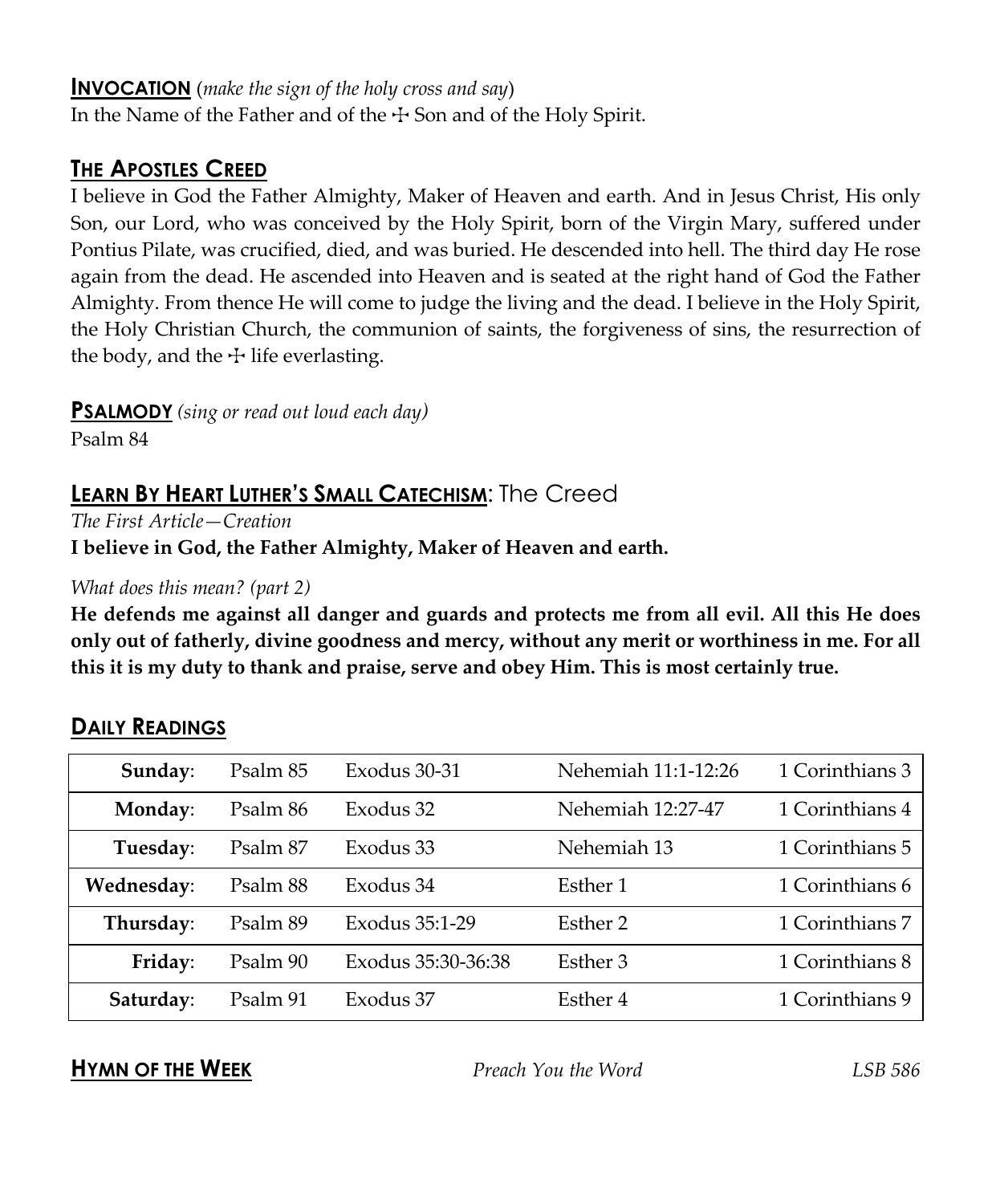### **PRAYERS**

*The following suggestions are offered as an aid in developing the habit of praying for ourselves and others each week:*

**Sunday**: For the joy of the resurrection among us; for the fruit of faith nourished by Word and Sacrament.

**Monday**: For faith to live in the promise of Holy Baptism; for one's calling and daily work; for the unemployed; for the salvation and well-being of our neighbors; for schools, colleges, and seminaries; for good government and for peace.

**Tuesday**: For deliverance against temptation and evil; for the addicted and despairing, the tortured and oppressed; for those struggling with sin.

**Wednesday**: For marriage and family, that husbands and wives, parents and children live in ordered harmony according to God's Word; for parents who must raise children alone; for our communities and neighborhoods.

**Thursday**: For the Church and her pastors; for deacons, teachers, and other church workers; for missionaries and for all who serve the Church; for fruitful and salutary use of the blessed Sacrament of Christ's body and blood.

**Friday**: For faithful preaching of the holy cross of our Lord Jesus Christ; for the spread of His knowledge throughout the whole world; for the persecuted and oppressed; for the sick and dying.

**Saturday**: For faithfulness to the end; for the renewal of those who are withering in the faith or have fallen away; for receptive hearts and minds to God's Word on the Lord's Day; for pastors as they prepare to administer and for people as they prepare to receive Christ's holy gifts.

O God, the strength of all who put their trust in You, mercifully grant that by Your power we may be defended against all adversity; through Jesus Christ, Your Son, our Lord, who lives and reigns with You and the Holy Spirit, one God, now and forever.

O Lord, look down from Heaven. Behold, visit, and relieve Your servants who stand in need of our prayers: **[insert the names of family members, friends, church members, government officials, those in need, etc.]** Look upon them with the eyes of Your mercy. Grant them comfort and sure confidence in You. Defend them from all danger, and keep them in perpetual peace and safety, through Jesus Christ, our Lord.

Our Father who art in Heaven, hallowed be Thy Name, Thy Kingdom come, Thy will be done on earth as it is in Heaven; give us this day our daily bread; and forgive us our trespasses as we forgive those who trespass against us; and lead us not into temptation, but  $\pm$  deliver us from evil. For Thine is the Kingdom and the power and the glory forever and ever.